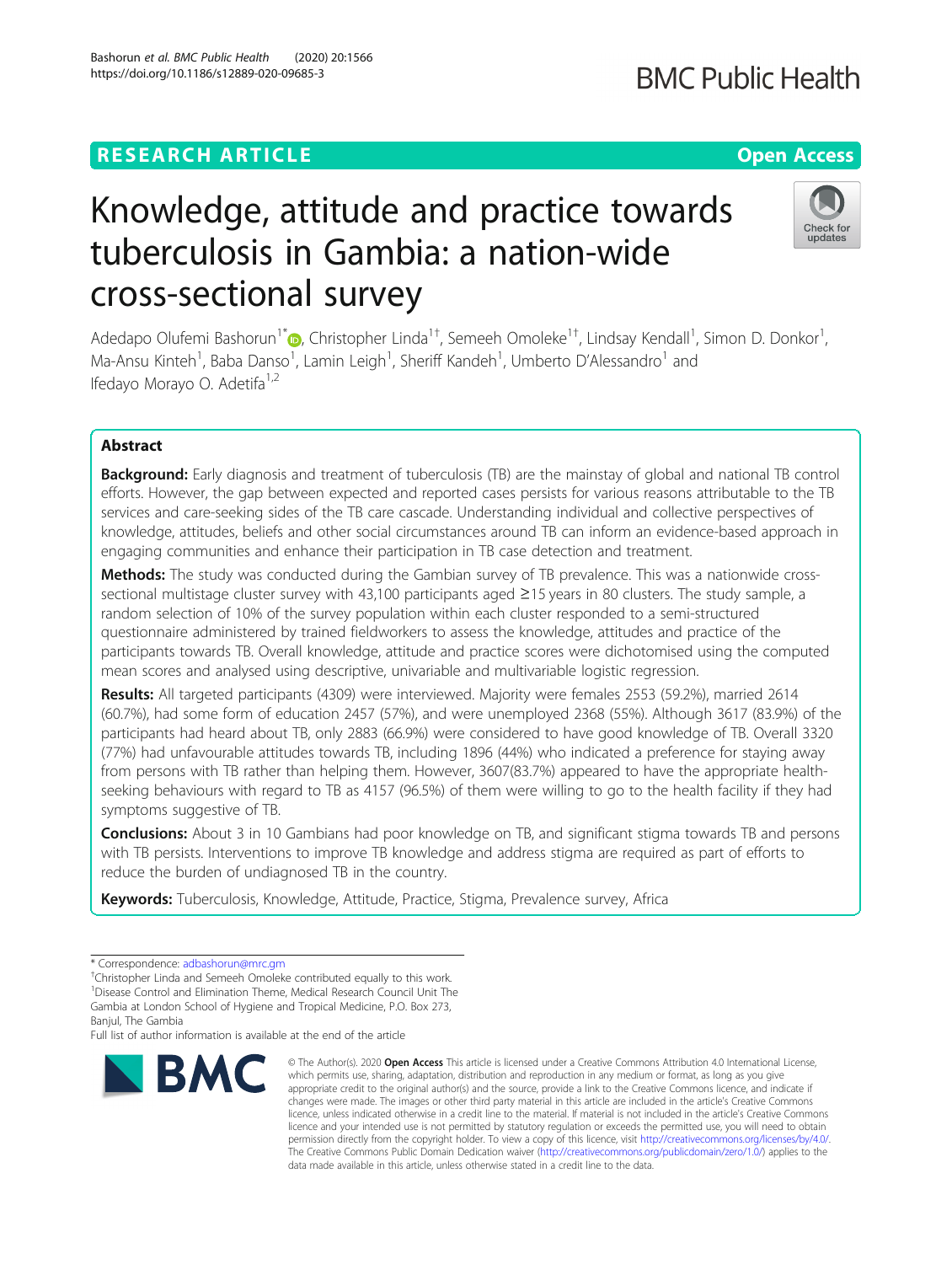#### Background

With the implementation of the End TB strategy, the global incidence of tuberculosis (TB) fell at  $\sim$  2% annually from 2000 to 2018, but this decline was too slow to attain global TB control targets – 20% reduction in global incidence between 2015 and 2018, 80% reduction in TB incidence and 90% reduction in TB deaths by 2030 in comparison to 2015  $\begin{bmatrix} 1 \\ 2 \end{bmatrix}$ . This situation is replicated in The Gambia where the decline in TB incidence has stagnated - 175 per 100,000 population in 2012 [\[3\]](#page-11-0) to 174 per 100,000 population in 2018 [\[1](#page-11-0)]. Worldwide, TB continues to be responsible for the most deaths attributable to a single infectious disease [[1\]](#page-11-0).

Detecting and treating primary and secondary TB cases with the aim of increasing TB treatment coverage is a major component of the End TB Strategy [\[1](#page-11-0)]. However, despite ongoing efforts, there remains a significant gap between the number of notified and incident cases. This is reflected in the significant burden of undiagnosed TB cases found in the community during TB prevalence surveys in The Gambia [\[3](#page-11-0)] and elsewhere in Africa [[4](#page-11-0)–[10\]](#page-11-0). Addressing the gap in TB case finding requires an understanding of who is missed and how to decrease delays in TB case detection  $[11]$  $[11]$ . Lack of high quality TB services may be one factor [[11\]](#page-11-0). However, delay in people seeking healthcare, despite adequate service provision, due to a failure to recognize the significance of a given symptom complex may be another important element [\[11](#page-11-0), [12](#page-11-0)]. Delays in case detection, notification and treatment are known to be associated with poor perception of and confidence in available health care facilities and staff; stigma and poor knowledge of TB including misconceptions regarding transmission and prevention [[2](#page-11-0), [13](#page-11-0)–[20\]](#page-11-0). Care seeking behaviour has been shown to be influenced by knowledge about the symptoms and signs of TB [[20](#page-11-0)–[23](#page-11-0)]. Thus, interventions to address these societal or community-level factors are required to improve or contribute to TB case detection and treatment success. It is for this reason that effective community engagement including advocacy, communication and social mobilisation activities (ACSM) is an essential component of the 2nd pillar of the World Health Organisation's End TB strategy [\[1](#page-11-0)].

In The Gambia, the National Leprosy and Tuberculosis Control Programme's (NLTP) strategic plan includes ACSM which it implements principally to sensitise communities to enhance their participation in TB case finding [[24\]](#page-11-0). A better understanding of communitylevel knowledge, attitude and practices (KAP) related to TB can help the NLTP design and implement evidencedriven ACSM activities as part of its mandate to control TB in The Gambia. The evidence-driven ACSM activities are key part of NLTP's acceleration of quality health services and universal coverage policy [\[25](#page-11-0)]. Therefore, as part of the first TB prevalence survey in the Gambia, [\[3](#page-11-0)] we assessed the knowledge, attitude and practice (KAP) related to TB in a nationally representative population.

#### **Methods**

#### Study design

This was a cross-sectional survey conducted alongside the Gambian Survey of TB Prevalence (GAMSTEP) – the parent study that was a nationwide multistage cluster survey conducted in 80 clusters allocated to regions of the country in proportion to population size [\[3](#page-11-0)].

#### Study setting

The study was conducted from 2011 to 2013 in The Gambia which is the smallest mainland country in Africa with a population of about 1.9 million [\[26](#page-11-0)] and has had an average rate of growth of 2.8% per year over the last decade [\[27](#page-11-0)]. It is one of the most densely populated countries in Africa with an estimate of 177 people per square kilometre [[27](#page-11-0)].

#### Study participants

Eligible participants were those  $\geq 15$  years, resident in each cluster, spent at least one night in the household in the preceding 4 weeks and/or visitors who had arrived in the household 4 weeks or more before the survey [\[3](#page-11-0)]. On each survey day, the team chooses a starting number by taking the first number of the serial number on any random Gambian dalasis (currency) note after which all the tenth survey participants starting from this number were then selected for the KAP survey.

#### Study variables

The main outcomes of interest were knowledge, attitude and practice of study participants while the exposure variables were areas of residence. Our general predictors were age, sex, marital status, occupational status and employment status.

#### Data sources, measurement and analysis

Participants were interviewed in their own language by trained field workers using a pre-tested 29-item questionnaire (see additional file [1](#page-10-0)). The questionnaire was developed for this study based on the previous work in the country which identified gaps in attitude and knowledge [[16,](#page-11-0) [28](#page-11-0)] and adapted content from a sister WHOassited national TB prevalence survey in Ethiopia [[4](#page-11-0)] and the WHO TB prevalence survey handbook [\[29\]](#page-11-0). Prior to the main study, the questionnaire was piloted and standardised as well as training on key words translations in the several spoken Gambian languages, so as to ensure consistency. And during the conduct of the study, there were several refresher training sessions.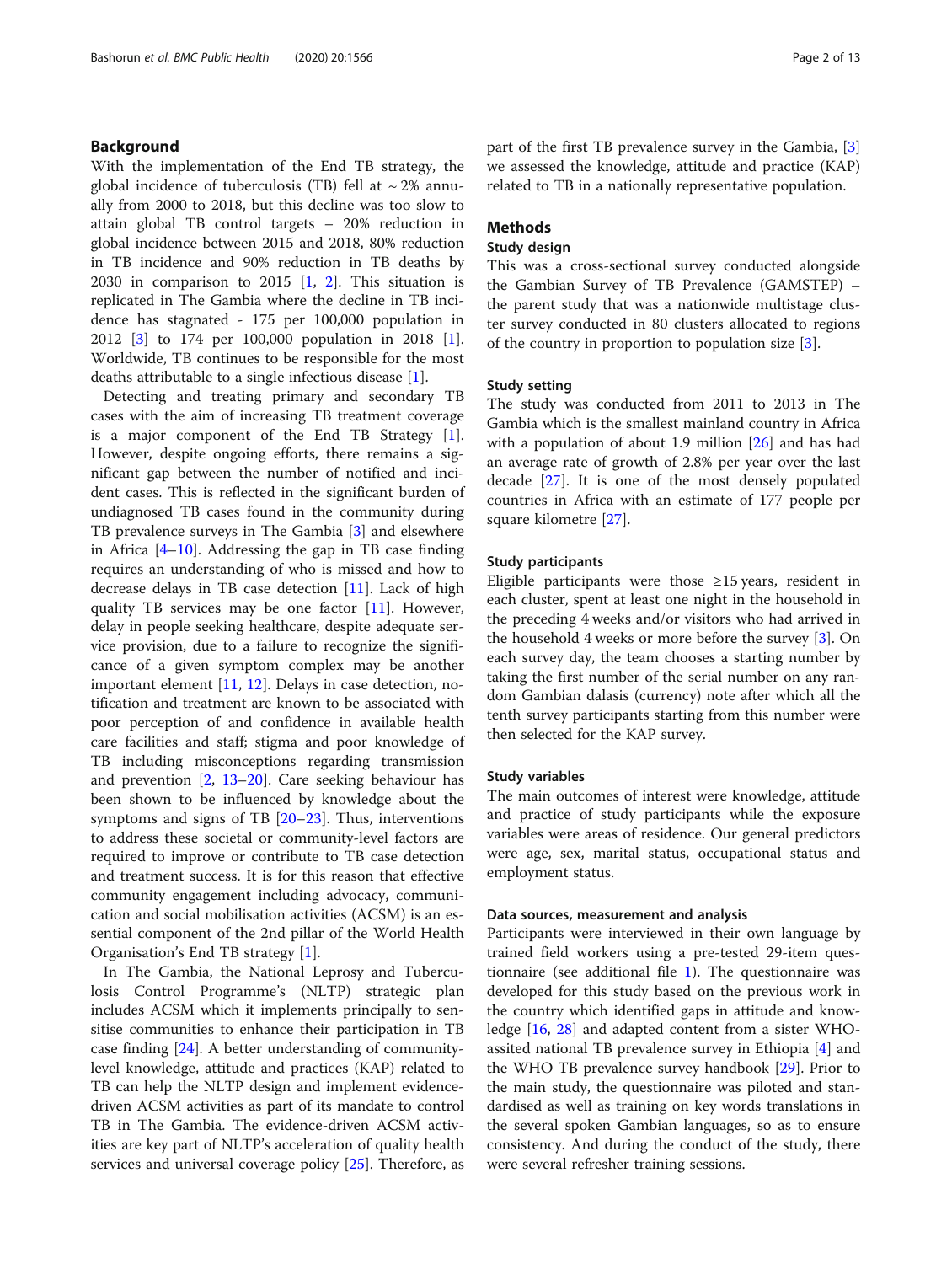<span id="page-2-0"></span>We recorded responses to questions about sociodemographic characteristics, knowledge about TB, health care seeking behaviour, and stigma towards TB.

All data were double entered into a MySQL version 5.6.19 (Oracle, Redwood Shores, USA) relational database. Data analyses was done using Stata version 12.0 (Stata Corp., College Station, USA).

Overall, TB knowledge was assessed by 7 main questions about TB symptoms, TB transmission, ways to avoid getting TB, risk acquiring TB, whether TB can be cured and how, and cost of TB treatment within the country. Some of these questions had multiple answer options, thus the correct options (12 items) were used in the classification of the knowledge level. A score of one was given for each correct response and zero was given to incorrect and 'do not know' responses. Participants who had a score equal to and above the mean score of the study population were considered to have 'good' knowledge of TB and those with below the mean score were considered to have 'poor' knowledge of TB.

Similarly, we assessed attitude to TB via 4 questions: understanding that TB can affect anyone, a favourable reaction if found to have TB, who they will be willing to talk to if found to have TB, and desire to help people with TB. Using the mean score, participants were categorised as having 'favourable' or 'unfavourable' attitudes.

Practice or health seeking-behaviour was assessed with 2 questions: willingness to go to the health facility, and plan for timely visit to a health facility if respondents thought they had TB symptoms. Participants were considered to have 'good' practice or 'poor' practice using a mean score as a cut-off.

Table 1 Socio-demographic characteristics of the respondents

| Characteristic                      | Rural - 2558 N (%) | Urban - 1751 N (%) | Total - 4309 N (%) |
|-------------------------------------|--------------------|--------------------|--------------------|
| Sex                                 |                    |                    |                    |
| Female                              | 1568 (61.3)        | 985 (56.2)         | 2553 (59.2)        |
| Male                                | 990 (38.7)         | 766 (43.8)         | 1756 (40.8)        |
| Age distribution                    |                    |                    |                    |
| $15 - 34$ years                     | 1568 (61.3)        | 1167 (66.7)        | 2735 (63.5)        |
| 35-64 years                         | 817 (31.9)         | 534 (30.5)         | 1351 (31.4)        |
| $65+$ years                         | 173(6.8)           | 50(2.8)            | 223(5.1)           |
| <b>Marital status</b>               |                    |                    |                    |
| Married                             | 1708 (66.7)        | 906 (51.7)         | 2614 (60.7)        |
| Single                              | 738 (28.9)         | 758 (43.3)         | 1496 (34.7)        |
| Widow/widower                       | 91(3.6)            | 30(1.7)            | 148(3.4)           |
| Separated/Divorced                  | 21(0.8)            | 57(3.3)            | 51(1.2)            |
| <b>Educational status</b>           |                    |                    |                    |
| Illiterate                          | 1315 (51.4)        | 537 (30.7)         | 1852 (43.0)        |
| Primary/Incomplete Secondary school | 462 (18.1)         | 512 (29.2)         | 974 (22.6)         |
| Read English/Arabic only            | 513 (20.0)         | 264(15.1)          | 777 (18.0)         |
| Complete Secondary school and above | 268 (10.5)         | 438 (25.0)         | 706 (16.4)         |
| <b>Occupational status</b>          |                    |                    |                    |
| Unemployed                          | 1416 (55.3)        | 952 (54.4)         | 2368 (55.0)        |
| Employed                            | 1140 (44.6)        | 794 (45.3)         | 1934 (44.9)        |
| *Others                             | 2(0.1)             | 5(0.3)             | 7(0.1)             |
| <b>Ethnicity</b>                    |                    |                    |                    |
| Mandinka                            | 862 (33.7)         | 617(35.3)          | 1479 (34.3)        |
| Fula                                | 656 (25.7)         | 398 (22.7)         | 1054 (24.5)        |
| Wolof                               | 392 (15.3)         | 216 (12.3)         | 608 (14.1)         |
| Jola                                | 143 (5.6)          | 264 (15.1)         | 407 (9.4)          |
| Serahule                            | 343 (13.4)         | 40(2.3)            | 383 (8.9)          |
| <sup>+</sup> Others                 | 162(6.3)           | 215 (12.3)         | 377 (8.8)          |

\*The others are retirees

<sup>+</sup> The Others include Aku, Serere, Manjago, Jahanka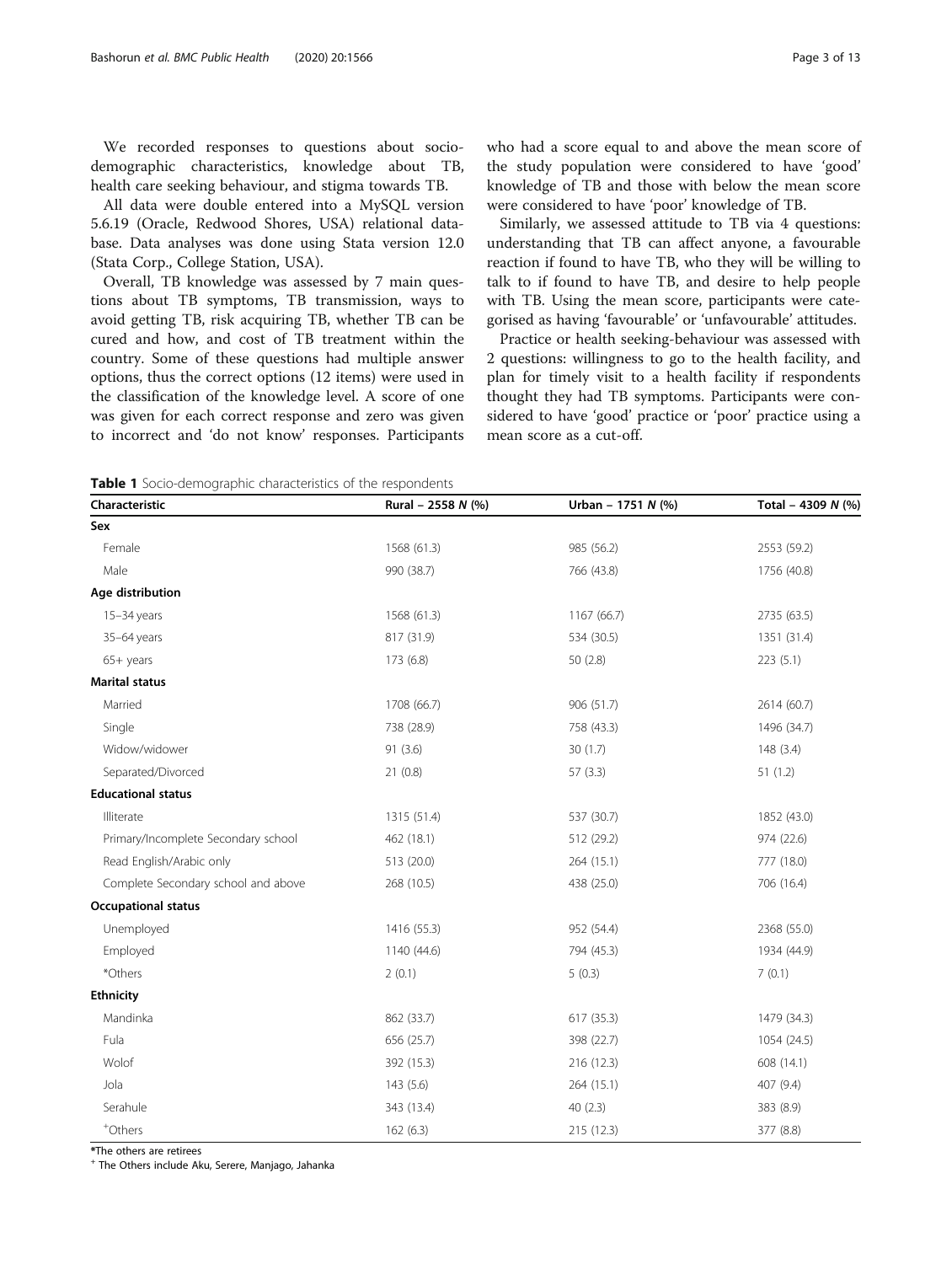#### <span id="page-3-0"></span>Table 2 TB knowledge of the respondents stratified by area of residence

| Variable                                                                                     | Rural residence<br>$(N = 2558)$ | Urban residence<br>$(N = 1751)$ | Difference in<br>proportions | Total<br>$(N = 4309)$ |         |
|----------------------------------------------------------------------------------------------|---------------------------------|---------------------------------|------------------------------|-----------------------|---------|
|                                                                                              | N (%)                           | N(%)                            | % (95% CI)                   | N (%)                 | P value |
| *Have you heard about TB?                                                                    | 2199 (86.0)                     | 1418 (81.0)                     | 5(2.7, 7.3)                  | 3617 (83.9)           | < 0.001 |
| *How serious the respondent regarded TB                                                      |                                 |                                 |                              |                       |         |
| Life threatening                                                                             | 2059 (80.5)                     | 1386 (79.2)                     | $1.3$ (-1.1, 3.8)            | 3445 (80.0)           | 0.281   |
| Not very serious/threatening                                                                 | 224 (8.8)                       | 209 (12.0)                      | $-3.1$ $(-5.1, -1.3)$        | 433 (10.0)            | 0.001   |
| Don't know                                                                                   | 275 (10.8)                      | 156 (8.9)                       | 1.8(0.1, 3.6)                | 431 (10.0)            | 0.048   |
| *Common TB symptoms and signs                                                                |                                 |                                 |                              |                       |         |
| Cough that lasts for 2-3 weeks                                                               | 1840 (71.9)                     | 1303 (74.4)                     | $-2.5$ ( $-5.2$ , 0.2)       | 3143 (72.9)           | 0.072   |
| Bloody sputum                                                                                | 1597 (62.4)                     | 1142 (65.2)                     | $-2.8$ ( $-5.7$ , 0.1)       | 2739 (63.6)           | 0.062   |
| Weight loss                                                                                  | 1686 (65.9)                     | 1197 (68.4)                     | $-2.5$ ( $-5.3$ , 0.4)       | 2883 (67.0)           | 0.093   |
| Fever                                                                                        | 1541 (60.2)                     | 1021 (58.3)                     | $1.9(-1.1, 4.9)$             | 2562 (59.5)           | 0.204   |
| Chest pain                                                                                   | 1674 (65.4)                     | 1169 (66.8)                     | $-1.3$ ( $-4.2$ , 1.6)       | 2843 (66.0)           | 0.369   |
| Shortness of breath                                                                          | 1571 (61.4)                     | 1085 (62.0)                     | $-0.6$ ( $-3.5$ , 2.4)       | 2656 (61.6)           | 0.716   |
| *Mode of TB transmission                                                                     |                                 |                                 |                              |                       |         |
| Through air when a person with TB cough or sneezes                                           | 1864 (72.9)                     | 1357 (77.5)                     | $-4.6$ ( $-7.2$ , $-2.0$ )   | 3221 (74.8)           | 0.001   |
| By living with a TB patient                                                                  | 1149 (44.9)                     | 834 (47.6)                      | $-2.7$ ( $-5.7$ , 0.3)       | 1983 (46.0)           | 0.079   |
| By sharing dishes, plates, cups and spoons                                                   | 1830 (71.5)                     | 1256 (71.7)                     | $-0.2$ ( $-2.9$ , 2.5)       | 3086 (71.6)           | 0.892   |
| Through smoking cigarettes or drinking alcohol                                               | 1472 (57.5)                     | 972 (55.5)                      | $2.0$ (-0.1, 0.05)           | 2444 (56.7)           | 0.186   |
| *Mode of prevention                                                                          |                                 |                                 |                              |                       |         |
| Covering mouth and nose when coughing or sneezing                                            | 1795 (70.2)                     | 1300 (74.2)                     | $-4.0$ (-6.8, -1.4)          | 3095 (71.8)           | 0.004   |
| Avoid sharing dishes, spoons and cups                                                        | 1794 (70.1)                     | 1253 (71.6)                     | $-1.4$ ( $-4.2$ , 1.3)       | 3047 (70.7)           | 0.312   |
| Avoiding people who appear to have TB                                                        | 1104(43.1)                      | 713 (40.7)                      | $2.4 (-0.6, 5.4)$            | 1817 (42.2)           | 0.111   |
| Through good nutrition                                                                       | 1059 (41.4)                     | 613 (35.0)                      | $6.4$ $(3.5, 9.3)$           | 1672 (38.8)           | < 0.001 |
| By praying and fasting                                                                       | 971 (38.0)                      | 511 (29.2)                      | $8.8$ (5.9, 11.6)            | 1482 (34.4)           | < 0.001 |
| Avoid handshakes                                                                             | 364 (14.2)                      | 238 (13.6)                      | $0.6$ ( $-1.5$ , 2.7)        | 602 (14.0)            | 0.553   |
| Can TB be cured?                                                                             |                                 |                                 |                              |                       |         |
| Yes                                                                                          | 2203 (86.1)                     | 1607 (91.8)                     | $-5.7$ ( $-7.5$ , $-3.8$ )   | 3810 (88.4)           | < 0.001 |
| No                                                                                           | 43 (1.7)                        | 12(0.7)                         | $1.0$ (0.4, 1.6)             | 55(1.3)               | 0.004   |
| Don't know                                                                                   | 312 (12.2)                      | 132(7.5)                        | $4.7$ (2.9, 6.4)             | 444 (10.3)            | < 0.001 |
| *How can someone with TB be cured? (Rural $N = 2203$ , Urban $N = 1607$ , Total $N = 3810$ ) |                                 |                                 |                              |                       |         |
| Drugs specifically for TB                                                                    | 2132 (96.8)                     | 1550 (96.5)                     | $0.3$ (- 0.8, 1.5)           | 3682 (96.6)           | 0.583   |
| Herbal remedies                                                                              | 225 (10.2)                      | 161 (10.0)                      | $0.2$ (-1.7, 2.1)            | 386 (10.1)            | 0.844   |
| Praying and fasting                                                                          | 77(3.5)                         | 60(3.7)                         | $-0.2$ ( $-1.4$ , 1.0)       | 137 (3.6)             | 0.696   |
| Good nutrition                                                                               | 30(1.4)                         | 18(1.1)                         | $0.2$ (-0.5, 0.9)            | 40(1.3)               | 0.509   |
| Cost of TB treatment in the country?                                                         |                                 |                                 |                              |                       |         |
| It is free                                                                                   | 932 (36.4)                      | 782 (44.7)                      | $-8.2$ ( $-11.2$ , $-5.2$ )  | 1714 (39.8)           | < 0.001 |
| Pay some fee                                                                                 | 458 (17.9)                      | 241 (13.8)                      | $4.1$ $(1.9, 6.3)$           | 699 (16.2)            | < 0.001 |
| Don't know                                                                                   | 1168 (45.7)                     | 728 (41.6)                      | 4.1(1.1, 7.1)                | 1896 (44.0)           | 0.008   |
| <b>Overall TB Knowledge</b>                                                                  |                                 |                                 |                              |                       |         |
| Poor                                                                                         | 882 (34.5)                      | 544 (31.1)                      | $3.4$ (0.6, 6.3)             | 1426 (33.1)           | 0.019   |
| Good                                                                                         | 1676 (65.5)                     | 1207 (68.9)                     | $-3.4$ ( $-6.3$ , $-0.6$ )   | 2883 (66.9)           | 0.019   |

\*Only the "Yes" responses tabulated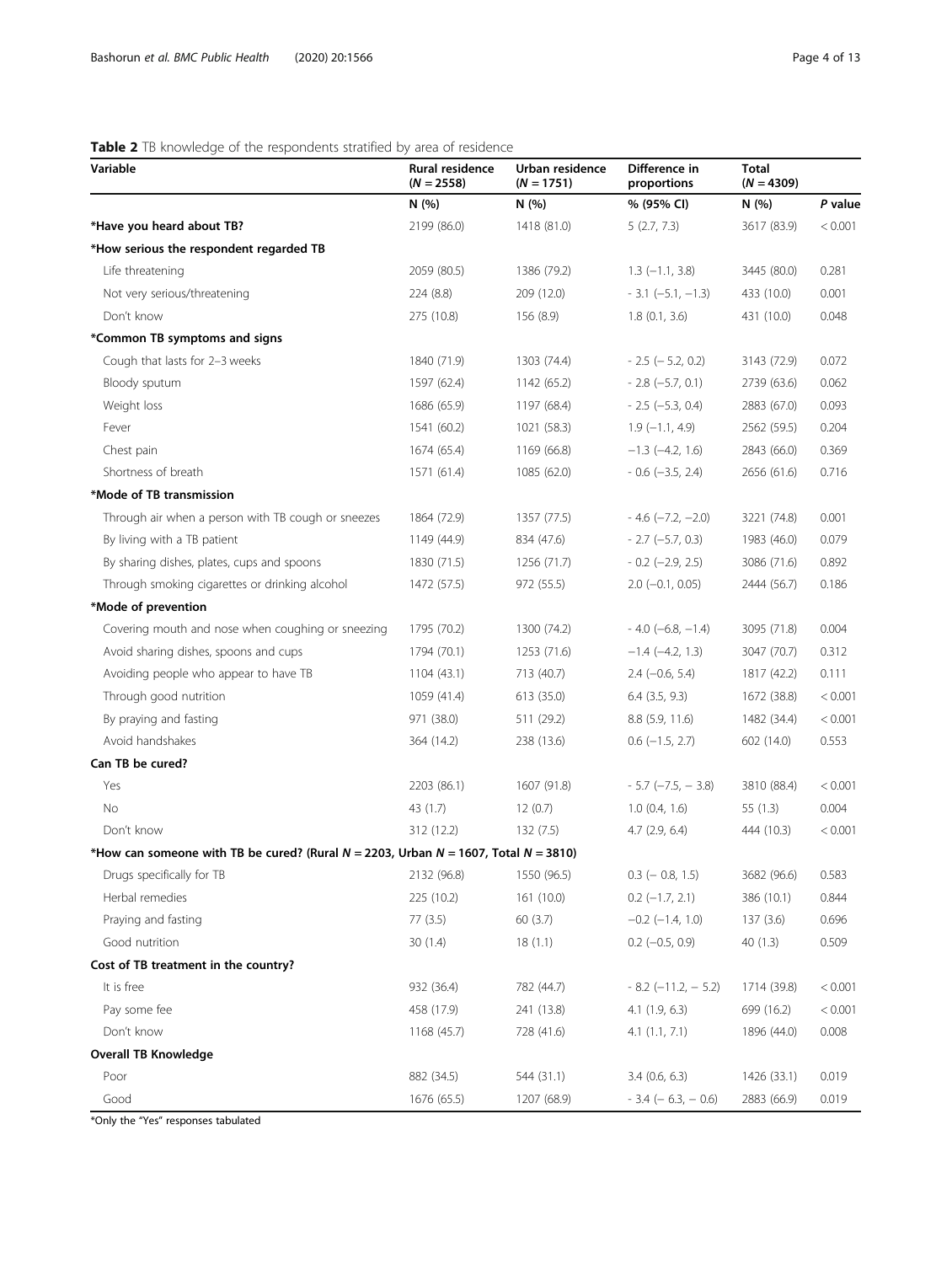#### <span id="page-4-0"></span>Sample size

The TB prevalence survey (GAMSTEP) had a very large sample size of 55, 281. The target sample size for the KAP survey was 10% of all GAMSTEP participants and was chosen due to feasilibility, practicability and giving the unknown prevalence of the outcomes of interest. Thus, assuming 50% prevalence, the 10% of 55,281 would provide a > 80% power for a statistical meaningful deduction.

#### Statistical analysis

Descriptive data were summarised and presented as frequencies and percentages (proportions). We tabulated categorical responses in proportions and assessed for associations with residence using the Pearson Chi-square test and assessed for differences in proportions using tests of equality of proportions. Associations between participant characteristics and each of the 3 outcome variables (TB knowledge, attitude and practice) were explored in univariable logistic regression analyses. A multivariable logistic regression analysis was performed including all the independent variables that showed significant association at a 5% level in the univariable analysis. We used a randomeffects logistic regression model to account for clustering in the multistage sampling used for the parent study. Due to the exploratory nature of the analysis, no adjustment was made for multiple testing. There was < 1% missing data which was not corrected for as this did not alter the result.

#### Ethical approval

This study was approved by the Joint Ethics Committee of the Gambian Government and Medical Research

Council Unit, The Gambia, as part of the national TB survey. Written informed consent was obtained from all participants.

#### Results

#### Demographic characteristics

A total of 4309 of 43,100 participants in the main survey were interviewed. The mean age of the study population was 32.5 years (interquartile range, IQR 20–65 years). As shown in Table [1,](#page-2-0) the majority of our study population were females (59.2%), married (60.7%), unemployed (55%) and resided in rural areas (59.4%). A significant proportion of the population were illiterate (43%), and of Mandinka ethnicity (34.3%).

The study population mean scores (standard deviations) for knowledge, attitude and practice towards TB are 8( $\pm$ 4), 3 ( $\pm$ 0.9) and 1.8( $\pm$ 0.5) respectively.

#### Knowledge about TB

Overall, most participants indicated they had heard about TB (Table [2\)](#page-3-0), however TB awareness was 5% (95% CI: 2.7–7.3) higher in rural compared to urban residents and this was significantly different  $(p < 0.001)$ .

TB was considered a very serious or life-threatening condition by similar numbers of urban and rural dwellers. The 3 correct TB symptoms most commonly given by participants were long-lasting cough (72.9%), weight loss (67%) and chest pain (66%) and these responses did not differ by area of residence (see Table [2](#page-3-0)).

Overall, about three-quarters of participants correctly identified the airborne route as the mode of TB

**Table 3** Source participants first heard about TB based on residence, gender and age grouping

| Variable                       | N (%)                    | N (%)                    | % (95% CI)                   | N (%)              | P value |
|--------------------------------|--------------------------|--------------------------|------------------------------|--------------------|---------|
| Residence                      | Rural $(N = 2199)$       | Urban $(N = 1418)$       | Difference in proportions    | Total $(N = 3617)$ |         |
| Family, friends and neighbours | 864 (39.3)               | 560 (39.5)               | $-0.2$ ( $-3.5, 3.1$ )       | 1424 (39.4)        | 0.22    |
| Radio                          | 917(41.7)                | 460 (32.4)               | 9.3(6.1, 12.5)               | 1377 (38.0)        | < 0.001 |
| TV                             | 159 (7.2)                | 260 (18.3)               | $-11.1$ ( $-13.4$ , $-8.8$ ) | 419 (11.6)         | < 0.001 |
| *Others                        | 259 (11.8)               | 138(9.7)                 | $2.1$ ( $-$ 0.0, 4.1)        | 397 (11.0)         | 0.06    |
| Gender                         | Female $(N = 2168)$      | Male $(N = 1449)$        | Difference in proportions    | Total $(N = 3617)$ |         |
| Family, friends and neighbours | 823 (38.0)               | 601(41.5)                | $-3.5$ ( $-6.8$ , $-0.3$ )   | 1424 (39.4)        | 0.03    |
| Radio                          | 831 (38.3)               | 546 (37.7)               | $0.6$ ( $-2.6$ , 3.9)        | 1377 (38.0)        | 0.69    |
| TV                             | 261 (12.0)               | 158 (10.9)               | $1.1$ (-1.0, 3.2)            | 419 (11.6)         | 0.30    |
| *Others                        | 253(11.7)                | 144(9.9)                 | $1.8$ ( $-0.3$ , 3.8)        | 397 (11.0)         | 0.10    |
| Age grouping                   | 15-34 years $(N = 2237)$ | ≥35 years ( $N = 1380$ ) | Difference in proportions    | Total $(N = 3617)$ |         |
| Family, friends and neighbours | 874 (39.1)               | 550 (39.9)               | $-0.8$ ( $-4.1$ , 2.5)       | 1424 (39.4)        | 0.64    |
| Radio                          | 808 (36.1)               | 569 (41.2)               | $-5.1$ ( $-8.4$ , $-1.8$ )   | 1377 (38.0)        | 0.002   |
| TV                             | 299 (13.4)               | 120(8.7)                 | 4.7(2.6, 6.7)                | 419 (11.6)         | < 0.001 |
| *Others                        | 256(11.4)                | 141 (10.2)               | $1.2$ ( $-0.8, 3.3$ )        | 397 (11.0)         | 0.25    |

\*This include teachers, health workers, print media, religious leaders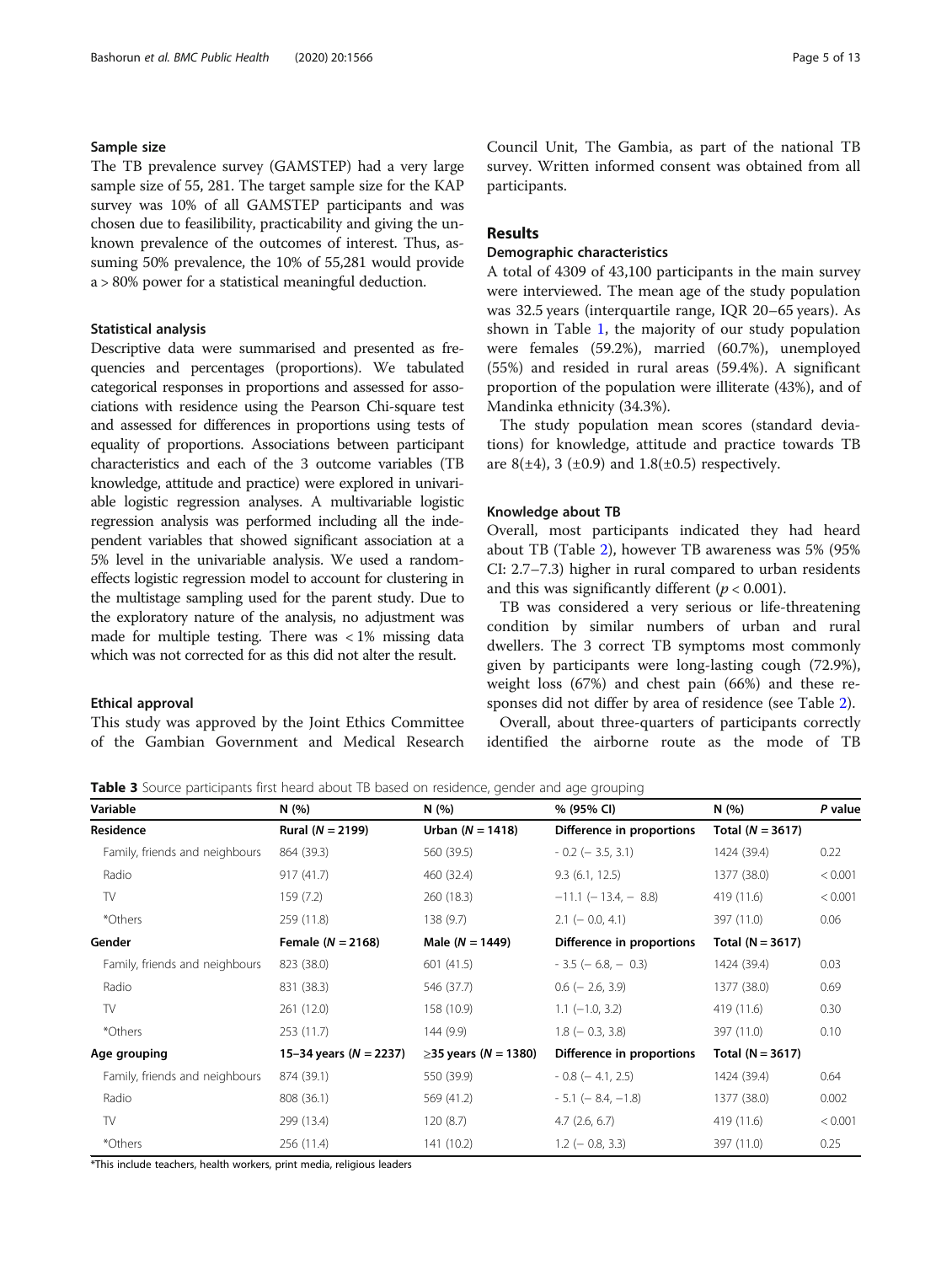<span id="page-5-0"></span>transmission. Although significantly more urban than rural residents correctly associated TB transmission with the airborne route, similar proportions of rural and urban-based participants also erroneously attributed a role to sharing cutlery and crockery in TB transmission (Table [2\)](#page-3-0). With respect to preventing TB transmission,  $\sim$  72% overall, and significantly more urban than ruralbased participants correctly identified covering the mouth or nose during coughs and sneezes as useful for preventing TB transmission (Table [2\)](#page-3-0). However, over 40% of all participants considered avoiding those perceived as having TB as a means of preventing transmission and this response did not vary by residence. Furthermore, over a third of all participants and predominantly more rural dwellers identified roles for good nutrition and religion (through praying and fasting) in the prevention of TB.

The majority (88.4%) of the participants understood TB was curable with a significant urban preponderance. Out of this proportion, almost everyone (96.6%) had the understanding that it can be cured by taking drugs specifically for TB while a minor proportion said herbal remedies, praying and fasting, and good nutrition are ways of TB treatment. Compared to the understanding that TB can be cured, about 40% of participants and mainly urban dwellers were aware TB treatment was free in the country (Table [2\)](#page-3-0).

Among those who had knowledge of TB (Table [3](#page-4-0)), similar proportions of rural and urban resident participants first heard about TB from family, friends,

Table 4 Factors associated with good knowledge among the respondents

| Variable ( $n = 4309$ )        | <b>Unadjusted</b> |               |         | Adjusted for all the variables |               |         |
|--------------------------------|-------------------|---------------|---------|--------------------------------|---------------|---------|
|                                | OR                | 95% CI        | P-value | <b>OR</b>                      | 95% CI        | P-value |
| Sex                            |                   |               |         |                                |               |         |
| Female <sup>+</sup>            | 1.00              |               |         | 1.00                           |               |         |
| Male                           | 1.33              | $1.15 - 1.53$ | < 0.001 | 1.04                           | $0.86 - 1.26$ | 0.687   |
| Age group                      |                   |               |         |                                |               |         |
| $15 - 34$ yrs. <sup>+</sup>    | 1.00              |               |         | 1.00                           |               |         |
| $35 - 64$ yrs                  | 1.42              | $1.21 - 1.65$ | < 0.001 | 1.40                           | $1.15 - 1.69$ | 0.001   |
| $\geq 65$ yrs                  | 1.04              | $0.76 - 1.43$ | 0.806   | 1.19                           | $0.83 - 1.71$ | 0.337   |
| <b>Marital status</b>          |                   |               |         |                                |               |         |
| Single <sup>+</sup>            | 1.00              |               |         | 1.00                           |               |         |
| married                        | 1.38              | $1.19 - 1.60$ | 0.001   | 1.54                           | $1.27 - 1.88$ | < 0.001 |
| Once married*                  | 0.97              | $0.68 - 1.37$ | 0.858   | 1.31                           | $0.86 - 1.98$ | 0.210   |
| <b>Educational status</b>      |                   |               |         |                                |               |         |
| $\mathsf{illiterate}^+$        | 1.00              |               |         | 1.00                           |               |         |
| Read English/Arabic            | 1.25              | $1.02 - 1.51$ | 0.027   | 1.35                           | $1.08 - 1.67$ | 0.007   |
| Primary/Incomplete Sec. school | 1.46              | $1.20 - 1.76$ | < 0.001 | 1.97                           | $1.57 - 2.46$ | < 0.001 |
| Secondary school & above       | 2.70              | $2.14 - 3.41$ | < 0.001 | 3.67                           | 2.79-4.84     | < 0.001 |
| <b>Employment status</b>       |                   |               |         |                                |               |         |
| unemployed <sup>+</sup>        | 1.00              |               |         | 1.00                           |               |         |
| Employed                       | 1.59              | $1.37 - 1.84$ | < 0.001 | 1.42                           | $1.19 - 1.70$ | < 0.001 |
| Residence                      |                   |               |         |                                |               |         |
| $Rural+$                       | 1.00              |               |         | 1.00                           |               |         |
| Urban                          | 1.21              | $0.76 - 1.91$ | 0.421   | 0.95                           | $0.53 - 1.71$ | 0.874   |
| <b>Attitude towards TB</b>     |                   |               |         |                                |               |         |
| Unfavorable <sup>+</sup>       | 1.00              |               |         | 1.00                           |               |         |
| Favourable                     | 2.66              | $2.21 - 3.20$ | < 0.001 | 2.30                           | $1.90 - 2.78$ | < 0.001 |
| <b>Practice towards TB</b>     |                   |               |         |                                |               |         |
| $Poor+$                        | 1.00              |               |         | 1.00                           |               |         |
| Good                           | 2.38              | $1.87 - 3.03$ | < 0.001 | 2.03                           | $1.58 - 2.60$ | < 0.001 |

+ This is the reference category

\* This comprises of widow(er) and separated/divorced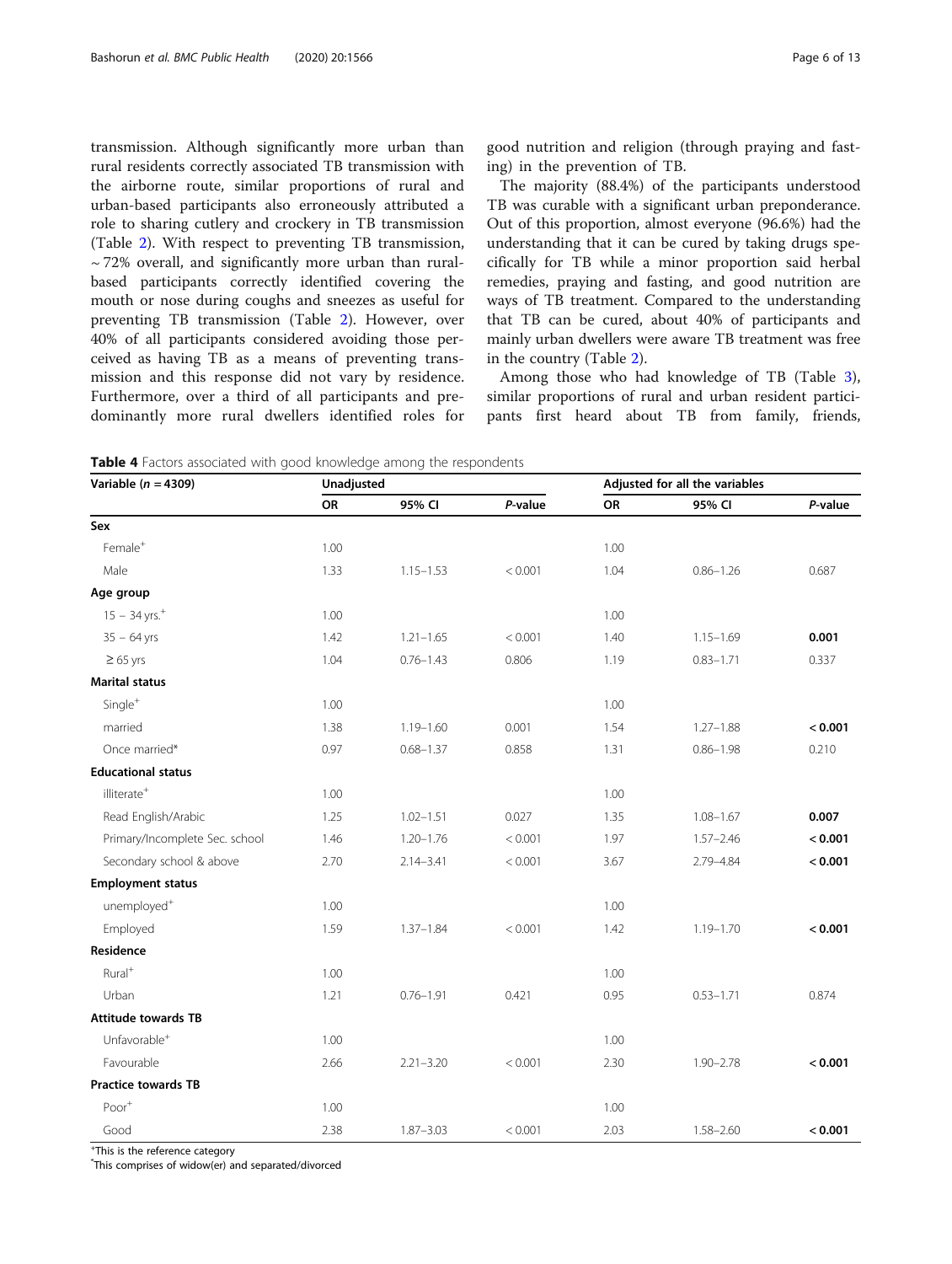neighbours and colleagues. In contrast to urban areas where television was an important source of TB awareness, the radio played a bigger role in rural communities. A significantly higher proportion of participants in the older age category i.e. ≥35 years acquired their TB knowledge from the radio compared to younger participants (15 to 34 year). As expected for the younger age category (15–34 years), TV was a more important source of TB knowledge than for their older counterparts (Table [3\)](#page-4-0).

#### Overall knowledge

Given their scores, two-thirds of all participants had overall good knowledge of TB and urban residents significantly had more knowledge than their rural counterparts (see Table [2](#page-3-0)).

We assessed a range of exposures for associations with overall TB knowledge as shown in Table [4](#page-5-0). After controlling for other variables in the model, age  $(35 - 64)$ yrs), marital status, education, being employed, a favourable attitude towards TB and good practice with respect to TB were all predictors of good TB knowledge.

With education, there was a dose-response relationship as the biggest effect was seen with education to secondary level and above. There was no evidence interaction between residence and age or educational status nor between marital status and age or educational status or residence (data not shown).

#### Attitudes and practice towards TB

As shown in Table 5, just over half of all participants thought they could get TB and significantly more urban dwellers recognised this possibility than the rural ones. With respect to their range of feelings if diagnosed with TB, majority of rural compared to urban residents identified with negative feelings of fear, surprise, shame, embarrassment, sadness and hopelessness. Over threequarters of participants also indicated they would be happy if diagnosed with TB because the underlying cause of their ill-health would have been identified and can be treated. However, this view was held by predominantly more urban participants compared to the rural (see Table 5).

Table 5 TB attitudes of respondents stratified by area of residence

| Variable                                                 | <b>Rural residence</b><br>$(N = 2558)$ | <b>Urban Residence</b><br>$(N = 1751)$ | Difference in<br>proportions | <b>Total</b><br>$(N = 4309)$ | p-value |  |
|----------------------------------------------------------|----------------------------------------|----------------------------------------|------------------------------|------------------------------|---------|--|
|                                                          | N(%                                    | N(%                                    | % (95% CI)                   | N(%                          |         |  |
| *Do you think you can get TB?                            | 1370 (53.6)                            | 1103 (63.0)                            | $-9.4$ (-12.4, - 6.5)        | 2473 (57.4)                  | < 0.001 |  |
| *How would you feel if you were found to have TB?        |                                        |                                        |                              |                              |         |  |
| Fear                                                     | 1549 (60.6)                            | 868 (49.6)                             | 11.0 (8.0, 14.0)             | 2417 (56.1)                  | < 0.001 |  |
| Surprise                                                 | 1700 (66.5)                            | 1015 (58.0)                            | $8.5$ (5.5, 11.4)            | 2715 (63.0)                  | < 0.001 |  |
| Shame                                                    | 851 (33.3)                             | 440 (25.1)                             | 8.1(5.4, 10.9)               | 1291 (30.0)                  | < 0.001 |  |
| Embarrassment                                            | 842 (32.9)                             | 441 (25.2)                             | 7.7(5.0, 10.5)               | 1283 (29.8)                  | < 0.001 |  |
| Sadness                                                  | 1651(64.5)                             | 1017 (58.1)                            | $6.5$ $(3.5, 9.4)$           | 2668 (61.9)                  | < 0.001 |  |
| Hopelessness                                             | 649 (25.4)                             | 384 (21.9)                             | 3.4(0.9, 6.0)                | 1033 (24.0)                  | 0.009   |  |
| Happiness                                                | 1903 (74.4)                            | 1383 (79.0)                            | $-4.6$ ( $-7.1$ , $-2.0$ )   | 3286 (76.3)                  | 0.001   |  |
| *Who would you talk to about your illness if you had TB? |                                        |                                        |                              |                              |         |  |
| Health workers                                           | 2440 (95.4)                            | 1667 (95.2)                            | $0.2$ ( $-1.1$ , $1.5$ )     | 4107 (95.3)                  | 0.779   |  |
| Spouse                                                   | 2343 (91.6)                            | 1562 (89.2)                            | 2.4(0.6, 4.2)                | 3905 (90.6)                  | 0.008   |  |
| Parents                                                  | 2329 (91.0)                            | 1572 (89.8)                            | $1.3$ (- 0.5, 3.1)           | 3901 (90.5)                  | 0.162   |  |
| Children                                                 | 2234 (87.3)                            | 1465 (83.7)                            | 3.7(1.5, 5.8)                | 3699 (85.8)                  | 0.001   |  |
| Landlord/Household head                                  | 2230 (87.2)                            | 1426 (81.4)                            | $5.7$ $(3.5, 8.0)$           | 3656 (84.9)                  | < 0.001 |  |
| Close friend                                             | 2032 (79.4)                            | 1368 (78.1)                            | $1.3$ ( $-1.2$ , $3.8$ )     | 3400 (78.9)                  | 0.300   |  |
| How do you feel about people with TB?                    |                                        |                                        |                              |                              |         |  |
| I try to help                                            | 1233 (48.2)                            | 948 (54.1)                             | $-5.9$ ( $-9.0$ , $-2.9$ )   | 2181 (50.6)                  | < 0.001 |  |
| I stay away from them                                    | 1186 (46.4)                            | 710 (40.6)                             | $5.8$ (2.8, 8.8)             | 1896 (44.0)                  | < 0.001 |  |
| Treat them like I treat other people                     | 139 (5.4)                              | 93 (5.3)                               | $0.1$ ( $-1.2$ , 1.5)        | 232 (5.4)                    | 0.861   |  |
| <b>Overall attitude</b>                                  |                                        |                                        |                              |                              |         |  |
| Unfavourable                                             | 2040 (79.7)                            | 1280 (73.1)                            | $6.6$ $(4.1, 9.2)$           | 3320 (77.0)                  | < 0.001 |  |
| favourable                                               | 518 (20.3)                             | 471 (26.9)                             | $-6.6$ ( $-9.2$ , $-4.1$ )   | 989 (23.0)                   | < 0.001 |  |

\*Only the "Yes" responses tabulated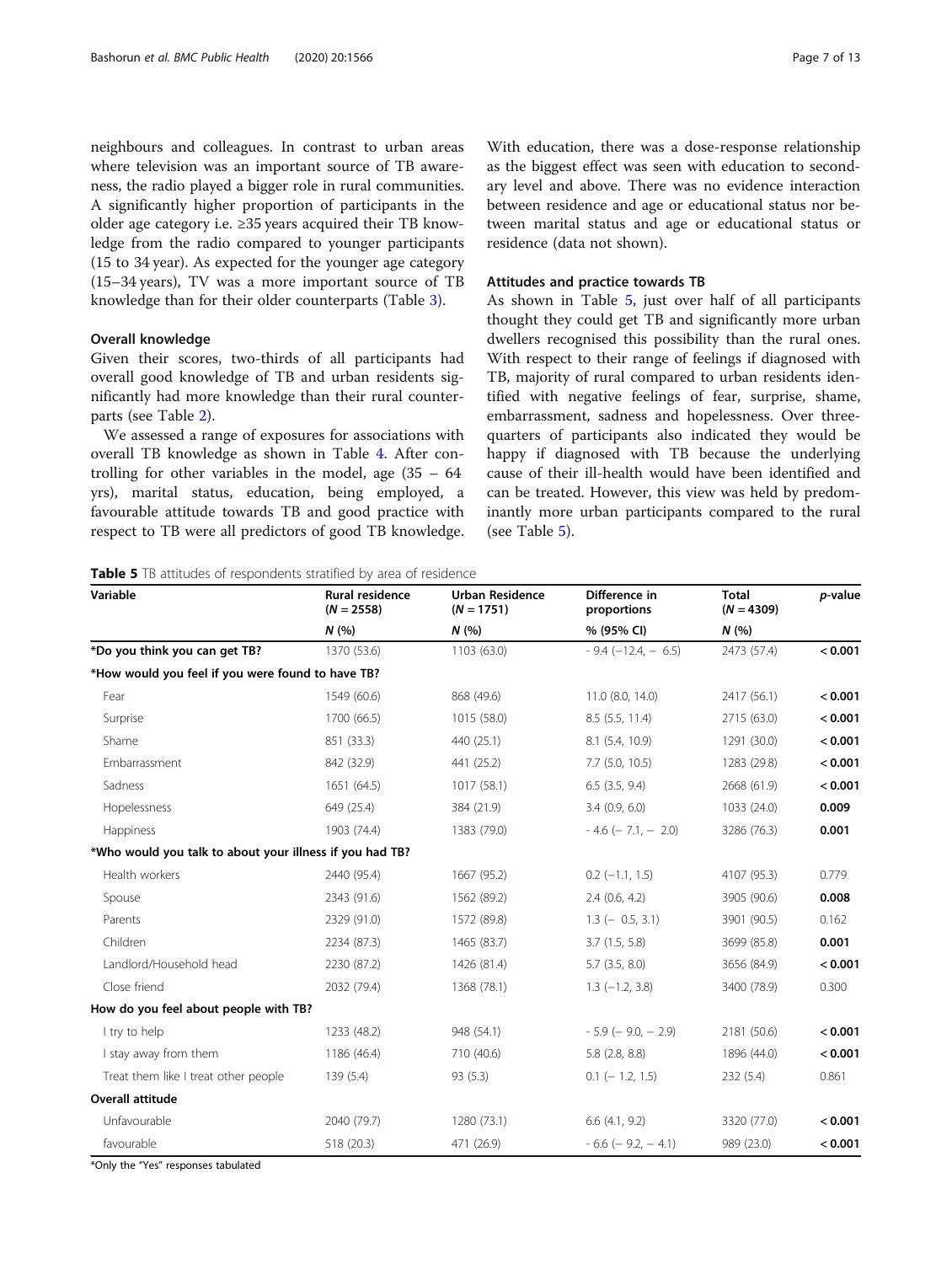In addition to speaking to their relations, household head and close friends following a diagnosis of TB, majority of participants and similar numbers by residence indicated willingness to speak to health workers. While many more rural than urban participants indicated they would speak to spouse, children and household heads about their diagnosis, fewer urban participants were likely to discuss their diagnosis with their landlord or household head. When asked about how they feel about persons with TB, a little under half of all participants expressed a preference for staying away from them rather than providing support. As shown in Table 5, this preference for withdrawing from TB patients was expressed in more rural than urban residents.

There was near universal preference for visiting a health centre among participants if they felt they had TB symptoms and indication of good health seeking behaviour although with a slight but significant urban preponderance. Most (84.2%) of the participants reported that they would go immediately if they develop TB symptoms. There was no significant difference by sex in the participant's preference for visiting a health centre (data not shown). In addition, inhabitants of rural parts of the country were more likely to consider self-treatment and consult traditional healers and religious leaders as indicated in Table 6.

#### Overall attitude and practice

Most participants in this survey had an unfavourable attitude towards TB and this attitude was exhibited mostly by rural residents. In the multivariable analyses, favourable attitude towards TB was associated with being male, married, having at least primary level education, being employed, having good TB knowledge and good practice towards TB (Table [7\)](#page-8-0). However, the underlying attitude was different if participants were directly affected by TB. The majority of participants had good practice regarding TB if they were personally affected, and this was significantly more in urban compared to rural residents. The key predictors of good practice for TB were being married, having at least primary school level education, having a job, good TB knowledge and favourable attitude towards TB (Table [8\)](#page-9-0).

#### **Discussion**

From 2010 to 2019, there were 16 nationwide TB prevalence surveys in African countries including The Gambia [[1\]](#page-11-0). However, only Gambia of all these countries seems to have also conducted a TB knowledge, attitudes and practice concurrently. By studying a nationally representative population in the context of a nationwide TB prevalence survey, we were able to investigate the knowledge, attitude and practice with respect to TB on a national level for the first time in The Gambia.

Of the 80% of our population who had some knowledge of TB, only two-thirds had good or appropriate knowledge, and a significantly higher proportion of them were urban residents. Good TB knowledge in The Gambia was associated with age, marital status, education, employment, a good TB attitude and practice. These findings are consistent with those from other studies despite our lower prevalence of participants with appropriate knowledge [\[30](#page-11-0)–[35\]](#page-11-0).

We observed a discordance between responses regarding the mode of TB transmission. On one hand, majority of the participants correctly identified the airborne route as the means by which TB is transmitted but up to twothirds also believe TB transmission was still possible if

|  |  |  |  |  |  |  |  | <b>Table 6</b> TB practice of respondents stratified by area of residence |
|--|--|--|--|--|--|--|--|---------------------------------------------------------------------------|
|--|--|--|--|--|--|--|--|---------------------------------------------------------------------------|

| *What would you do if you had TB symptoms?                                   |             |             |                            |             |         |
|------------------------------------------------------------------------------|-------------|-------------|----------------------------|-------------|---------|
| Go to the health facility                                                    | 2440 (95.4) | 1717 (98.1) | $-2.7$ ( $-3.7$ , $-1.6$ ) | 4157 (96.5) | < 0.001 |
| Go to pharmacy                                                               | 167(6.5)    | 110(6.3)    | $0.2$ ( $-1.2$ , 1.7)      | 277(6.4)    | 0.746   |
| Go to traditional healer                                                     | 305 (11.9)  | 116(6.6)    | $5.3$ $(3.6, 7.0)$         | 421 (9.8)   | < 0.001 |
| Go to religious leader                                                       | 83 (3.2)    | 29(1.7)     | 1.6(0.7, 2.5)              | 112(2.6)    | 0.001   |
| Pursue self-treatment                                                        | 88 (3.4)    | 30(1.7)     | 1.7(0.8, 2.7)              | 118(2.7)    | 0.001   |
| At what point will you go to the health facility if you develop TB symptoms? |             |             |                            |             |         |
| Will go immediately                                                          | 2092 (81.8) | 1535 (87.7) | $-5.9$ ( $-8.0, -3.7$ )    | 3627 (84.2) | < 0.001 |
| Will not go at all                                                           | 102(4.0)    | 24 (1.4)    | 2.6(1.7, 3.6)              | 126(2.9)    | < 0.001 |
| **Others                                                                     | 364 (14.2)  | 192 (11.0)  | 3.3(1.3, 5.3)              | 556 (12.9)  | 0.002   |
| Overall practice                                                             |             |             |                            |             |         |
| Poor                                                                         | 477 (18.6)  | 225 (12.8)  | $5.8$ $(3.6, 8.0)$         | 702 (16.3)  | < 0.001 |
| Good                                                                         | 2081 (81.4) | 1526 (87.2) | $-5.8$ ( $-8.0, -3.6$ )    | 3607 (83.7) | < 0.001 |

\*Only the "Yes" responses tabulated

\*\*if symptoms don't get worse/when self-treatment fails/wait for 3 to 4 weeks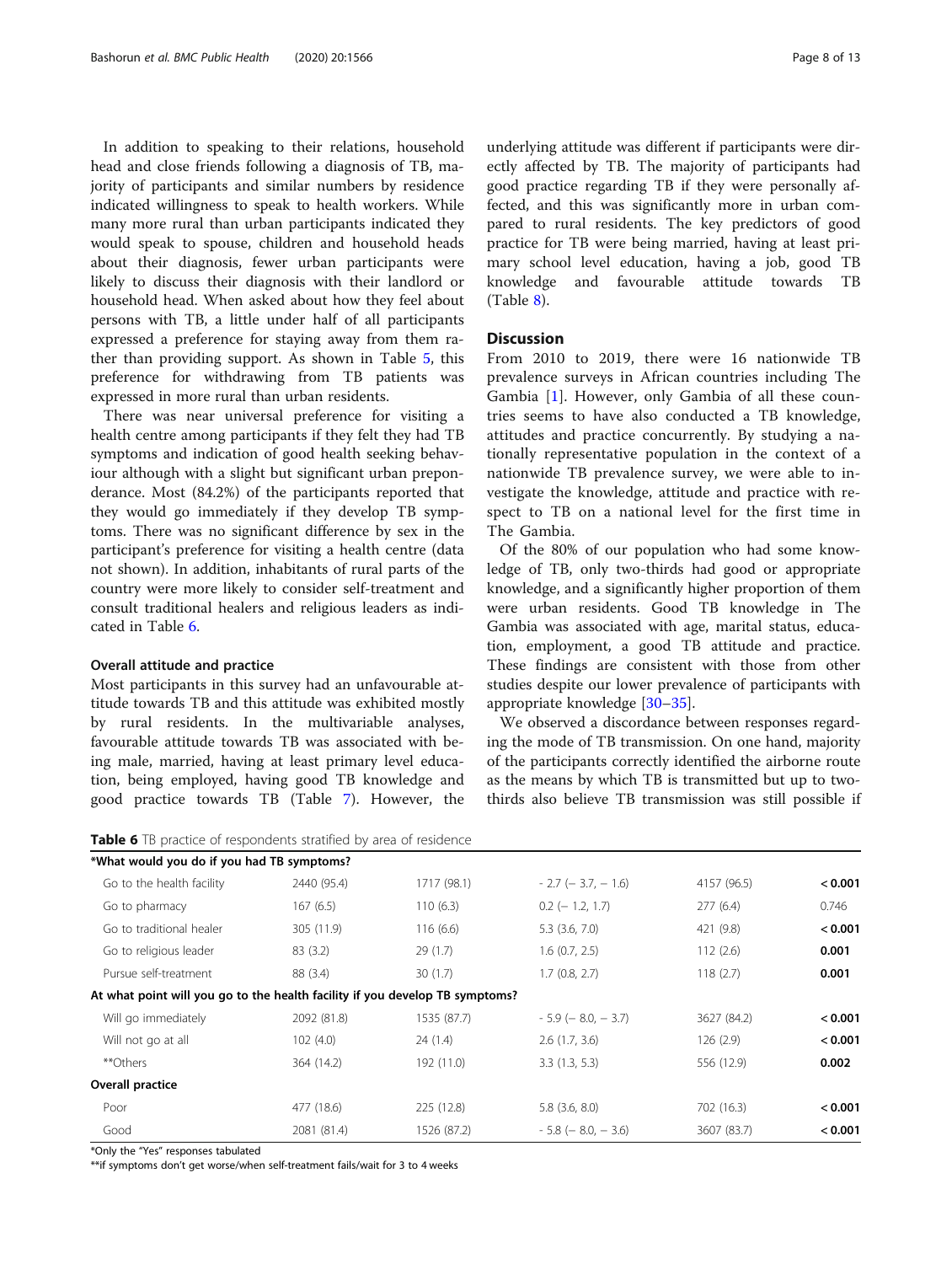| Variable ( $n = 4309$ )        | Unadjusted |               |         | Adjusted for all the variables |               |         |  |
|--------------------------------|------------|---------------|---------|--------------------------------|---------------|---------|--|
|                                | OR         | 95% CI        | P-value | OR                             | 95% CI        | P-value |  |
| Sex                            |            |               |         |                                |               |         |  |
| Female <sup>+</sup>            | 1.00       |               |         | 1.00                           |               |         |  |
| Male                           | 1.45       | $1.24 - 1.70$ | < 0.001 | 1.25                           | $1.03 - 1.53$ | 0.028   |  |
| Age group                      |            |               |         |                                |               |         |  |
| $15 - 34$ yrs. <sup>+</sup>    | 1.00       |               |         | 1.00                           |               |         |  |
| $35 - 64$ yrs                  | 1.34       | $1.13 - 1.58$ | 0.001   | 1.12                           | $0.91 - 1.37$ | 0.296   |  |
| $\geq 65$ yrs                  | 1.14       | $0.79 - 1.64$ | 0.479   | 1.23                           | $0.82 - 1.85$ | 0.311   |  |
| <b>Marital status</b>          |            |               |         |                                |               |         |  |
| Single <sup>+</sup>            | 1.00       |               |         | 1.00                           |               |         |  |
| Married                        | 1.51       | $1.28 - 1.79$ | < 0.001 | 1.67                           | $1.34 - 2.07$ | < 0.001 |  |
| Once married                   | 0.74       | $0.48 - 1.16$ | 0.193   | 0.94                           | $0.56 - 1.55$ | 0.799   |  |
| <b>Educational status</b>      |            |               |         |                                |               |         |  |
| $llliterate+$                  | 1.00       |               |         | 1.00                           |               |         |  |
| Primary/Incomplete Sec. school | 1.21       | $0.98 - 1.51$ | 0.075   | 1.39                           | $1.09 - 1.77$ | 0.008   |  |
| Read English/Arabic            | 1.19       | $0.96 - 1.49$ | 0.114   | 1.09                           | $0.86 - 1.39$ | 0.475   |  |
| Sec. school & above            | 2.01       | $1.61 - 2.52$ | < 0.001 | 2.04                           | $1.57 - 2.65$ | < 0.001 |  |
| <b>Employment status</b>       |            |               |         |                                |               |         |  |
| Unemployed <sup>+</sup>        | 1.00       |               |         | 1.00                           |               |         |  |
| Employed                       | 1.66       | $1.42 - 1.95$ | < 0.001 | 1.30                           | $1.07 - 1.57$ | 0.008   |  |
| Residence                      |            |               |         |                                |               |         |  |
| Rural <sup>+</sup>             | 1.00       |               |         | 1.00                           |               |         |  |
| Urban                          | 1.63       | $1.00 - 2.66$ | 0.049   | 1.48                           | $0.87 - 2.50$ | 0.144   |  |
| Knowledge of TB                |            |               |         |                                |               |         |  |
| $\mathsf{Poor}^+$              | 1.00       |               |         | 1.00                           |               |         |  |
| Good                           | 2.65       | $2.20 - 3.19$ | < 0.001 | 2.21                           | $1.83 - 2.68$ | < 0.001 |  |
| <b>Practice towards TB</b>     |            |               |         |                                |               |         |  |
| $Poor+$                        | 1.00       |               |         | 1.00                           |               |         |  |
| Good                           | 3.27       | $2.33 - 4.59$ | < 0.001 | 2.80                           | $1.97 - 3.97$ | < 0.001 |  |

<span id="page-8-0"></span>Table 7 Factors associated with favourable attitudes among the respondents

+ This is the reference category

cutlery and crockery are shared with persons with TB, and that avoiding this was a means of TB prevention. This suggests that while ACSM and other interventions might have introduced the population to the concept of airborne transmission for TB, more work is required to change their core beliefs and practice regarding TB transmission. Given the wider access to radio in ours and other similar settings, [\[36,](#page-11-0) [37\]](#page-11-0) it was not surprising to find radio was the main source of TB knowledge in rural areas while TV played a bigger role in urban areas in The Gambia. However, it was not a common source of TB information as observed in other studies [[15,](#page-11-0) [38](#page-11-0)]. Similar to our study, others [\[34](#page-11-0)] have also found that communities acquire TB knowledge from their family, friends, and colleagues. These suggest contextualised interventions via the radio and/or community-based

may be an effective way in reaching out to a lot of people to improve and consolidate their TB knowledge. There was no association between TB knowledge and sex as reported by other investigators [\[15](#page-11-0), [36\]](#page-11-0), however, some other studies have reported an association [\[14](#page-11-0), [33](#page-11-0), [35,](#page-11-0) [39\]](#page-11-0).

We found a population with a predominantly negative attitude to TB including high levels of stigmatising behaviour, especially in rural residents which may contribute to the gaps in TB detection and treatment seen in The Gambia and other African TB prevalence surveys. It is our experience from TB case-contact research in urban Gambia [[40\]](#page-11-0) that newly diagnosed TB patients are frequently isolated in their households. In addition, they were often allocated their own kitchen utensils within their households. This practice is no doubt the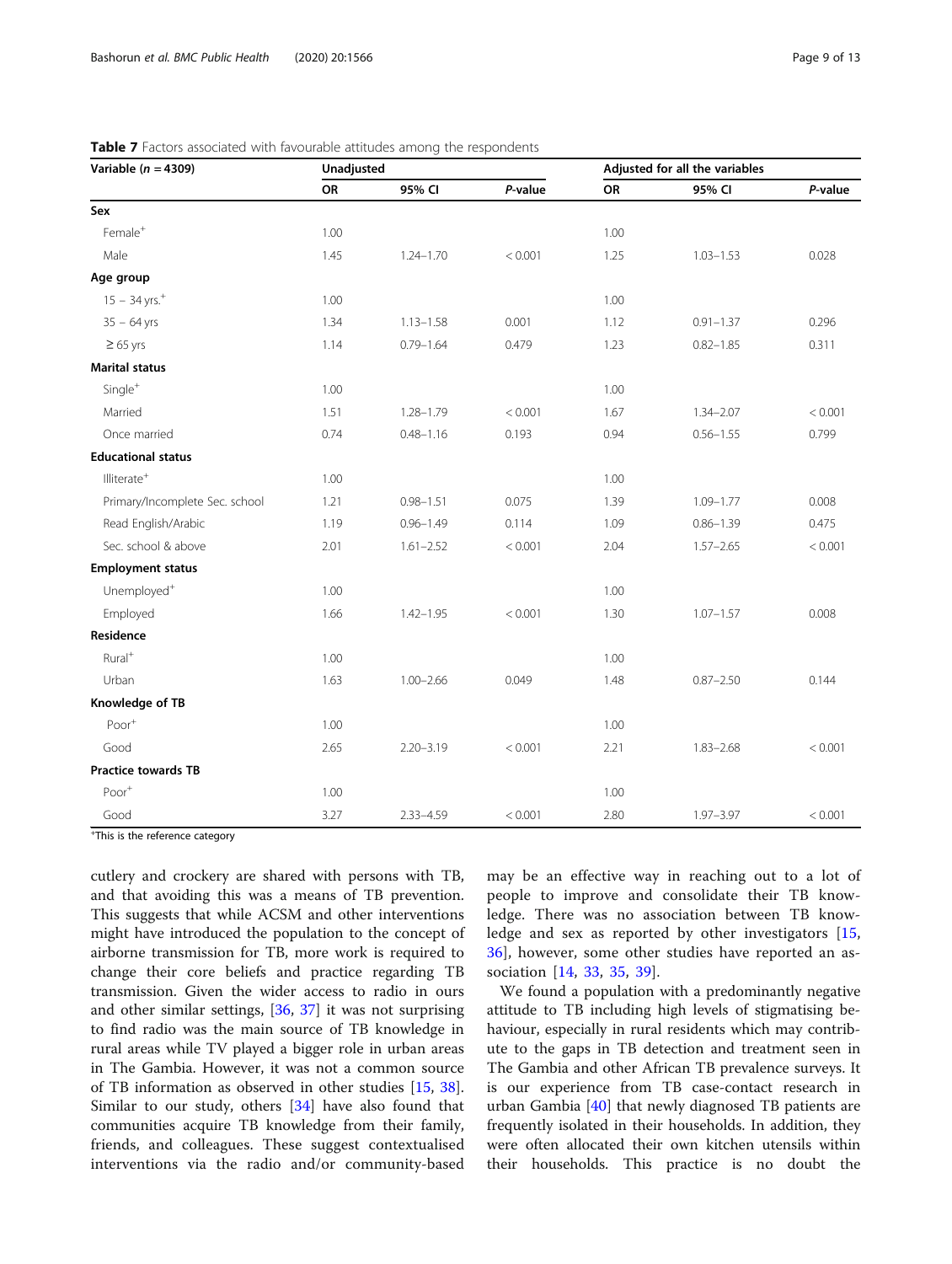| Variable ( $n = 4309$ )        | Unadjusted |               |         | Adjusted for all the variables |               |         |  |
|--------------------------------|------------|---------------|---------|--------------------------------|---------------|---------|--|
|                                | OR         | 95% CI        | P-value | OR                             | 95% CI        | P-value |  |
| Sex                            |            |               |         |                                |               |         |  |
| Female <sup>+</sup>            | 1.00       |               |         | -                              |               |         |  |
| Male                           | 0.99       | $0.82 - 1.19$ | 0.900   |                                |               |         |  |
| Age group                      |            |               |         |                                |               |         |  |
| $15 - 34$ yrs. <sup>+</sup>    | 1.00       |               |         | $\qquad \qquad -$              |               |         |  |
| $35 - 64$ yrs                  | 1.07       | $0.87 - 1.31$ | 0.518   | $\qquad \qquad -$              |               |         |  |
| $\geq 65$ yrs                  | 0.83       | $0.56 - 1.23$ | 0.358   |                                |               |         |  |
| <b>Marital status</b>          |            |               |         |                                |               |         |  |
| Unmarried <sup>+</sup>         | 1.00       |               |         | 1.00                           |               |         |  |
| Married                        | 1.30       | $1.06 - 1.59$ | 0.013   | 1.63                           | $1.28 - 2.08$ | < 0.001 |  |
| Once married                   | 0.92       | $0.60 - 1.41$ | 0.716   | 1.34                           | $0.84 - 2.13$ | 0.220   |  |
| <b>Educational status</b>      |            |               |         |                                |               |         |  |
| Illiterate <sup>+</sup>        | 1.00       |               |         | 1.00                           |               |         |  |
| Primary/Incomplete Sec. school | 1.52       | $1.18 - 1.94$ | 0.001   | 1.82                           | $1.37 - 2.42$ | < 0.001 |  |
| Read English/Arabic            | 1.16       | $0.88 - 1.51$ | 0.292   | 1.17                           | $0.88 - 1.56$ | 0.282   |  |
| Sec. school & above            | 4.05       | $2.70 - 6.05$ | < 0.001 | 4.08                           | $2.65 - 6.23$ | < 0.001 |  |
| <b>Employment status</b>       |            |               |         |                                |               |         |  |
| Unemployed <sup>+</sup>        | 1.00       |               |         | 1.00                           |               |         |  |
| Employed                       | 1.38       | $1.13 - 1.68$ | 0.001   | 1.25                           | $1.01 - 1.54$ | 0.039   |  |
| Residence                      |            |               |         |                                |               |         |  |
| $Rural+$                       | 1.00       |               |         | $\qquad \qquad \longleftarrow$ |               |         |  |
| Urban                          | 1.93       | $0.78 - 4.76$ | 0.152   | $\qquad \qquad -$              |               |         |  |
| Knowledge of TB                |            |               |         |                                |               |         |  |
| $Poor+$                        | 1.00       |               |         | 1.00                           |               |         |  |
| Good                           | 2.62       | $2.05 - 3.34$ | < 0.001 | 2.08                           | $1.62 - 2.67$ | < 0.001 |  |
| <b>Attitude towards TB</b>     |            |               |         |                                |               |         |  |
| Unfavorable <sup>+</sup>       | 1.00       |               |         | 1.00                           |               |         |  |
| Favourable                     | 3.09       | $2.19 - 4.36$ | < 0.001 | 2.26                           | $1.58 - 3.23$ | < 0.001 |  |

<span id="page-9-0"></span>

|  | Table 8 Factors associated with good practice among the respondents |  |  |  |  |
|--|---------------------------------------------------------------------|--|--|--|--|
|  |                                                                     |  |  |  |  |

+ This is the reference category

consequence of erroneous belief that TB transmission is possible if cutlery and crockery are shared with persons with TB and contributes to the level of stigmatisation observed in this study. Furthermore, this stigma is also fuelled by the negative attitudes of fear, avoidance, surprise, shame and sadness that participants indicated they would feel if ever diagnosed with TB. When considered alongside the poor TB knowledge exhibited by 3 out of 10 persons in The Gambia especially in rural areas, this is a considerable challenge that needs to be tackled head on as part of TB control efforts [[41,](#page-11-0) [42\]](#page-11-0) especially in a country with mostly rural dwelling population [\[26](#page-11-0)]. Male sex, marriage, at least primary education, employment, a good knowledge and practice of TB were predictive of more favourable attitudes to TB. However, the

association of male sex with a positive attitude towards TB is unexpected given the Gambian TB prevalence survey [[3\]](#page-11-0) just like others [[4,](#page-11-0) [43](#page-11-0), [44](#page-11-0)] and in concordance with global TB epidemiology shows majority of TB cases are males [\[1](#page-11-0)]. This may be closely related to their health-seeking behaviour when they have TB-like symptoms [\[9](#page-11-0)].

Most of our participants had good health seeking behaviour or practice regarding TB. In contrast, most of the TB cases in the prevalence survey were previously undiagnosed in the community and were not on treatment [\[3](#page-11-0)]. This disparity between health seeking behaviour and case detection in the community underlies the importance of ensuring health centres are adequately equipped, and health workers are adequately trained to, facilitate early diagnosis and treatment of TB. These will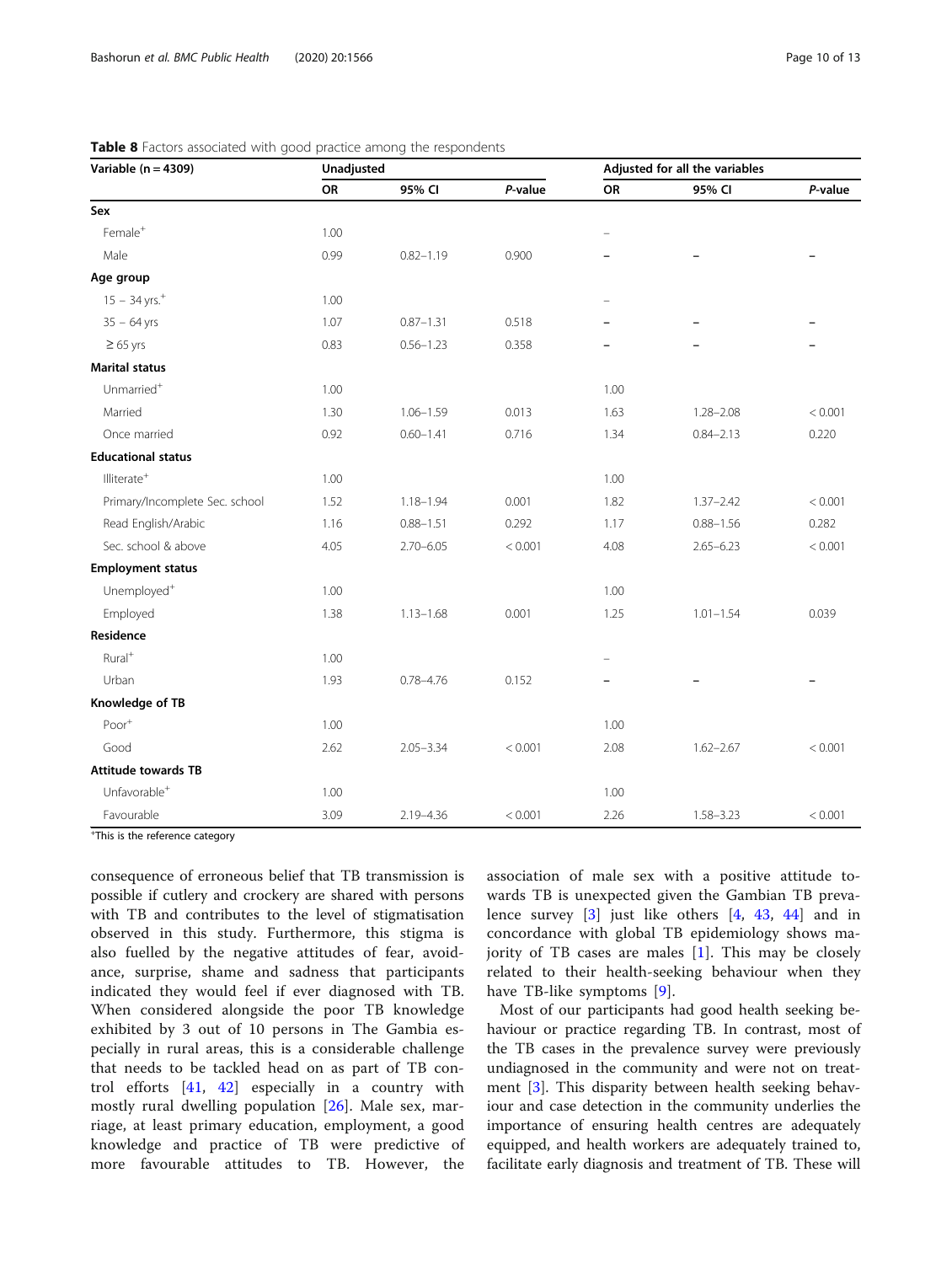<span id="page-10-0"></span>help prevent missed opportunities for TB diagnosis and reduce the spread of TB and possibly associated stigma  $[1, 18, 38, 44, 45]$  $[1, 18, 38, 44, 45]$  $[1, 18, 38, 44, 45]$  $[1, 18, 38, 44, 45]$  $[1, 18, 38, 44, 45]$  $[1, 18, 38, 44, 45]$  $[1, 18, 38, 44, 45]$  $[1, 18, 38, 44, 45]$  $[1, 18, 38, 44, 45]$  $[1, 18, 38, 44, 45]$ . It is possible that reported healthseeking behaviours might be different from actual actions which may also explain the discordance between a favourable attitude to TB and the preponderance of undiagnosed male TB cases during the TB prevalence survey in Gambia and elsewhere.

The general predictors of good knowledge, attitude and health-seeking behaviour regarding TB in our study are being married, having some form of education and being employed. This was also observed by Luba et al. [[33\]](#page-11-0) while other studies  $[13-15]$  $[13-15]$  $[13-15]$  $[13-15]$  $[13-15]$  also found similar relationships with education and employment status. The participants in this study who were married were more likely to be in the older (35–64 years) age group that had a very good knowledge of TB and good TB knowledge was significantly associated with favourable attitude and good health-seeking behaviour towards TB. However, we did not find any interaction between marital status and age or educational status in our final model. This suggests that improvement in TB awareness campaign activities irrespective of educational background of a population is important for TB control efforts [[31,](#page-11-0) [32](#page-11-0), [35](#page-11-0), [46](#page-12-0)].

Our large sample size and a nationally representative population are main strengths of this study. Given the cross-sectional design, our inference regarding the directionality of the 'predictors' of good knowledge, attitude and practice is somewhat limited and requires further investigation. Beyond the factors explored here that are co-determinants of health-seeking behaviour, factors directly related to health care system also contribute to delays in TB diagnosis and treatment but these were not the focus of this study. Nonetheless, well informed communities in addition to identification of other structural contributors to delays in seeking TB care have been identified as important for TB control [[20,](#page-11-0) [21,](#page-11-0) [47](#page-12-0)–[49](#page-12-0)]. Our study provides valuable insights regarding societal knowledge of TB, exposes the significant stigma in the community and identifies some areas requiring intervention by the national TB programme and other stakeholders in the fight to control TB in The Gambia and similar settings.

#### Conclusions

In conclusion, whilst the majority of participants had good health-seeking practice, there was still significant stigma associated with TB as well as knowledge gaps on transmission, prevention and cost of treatment of TB. Focused community-based campaigns to educate people on TB are required as part of community engagement for TB control in the NLTP's ACSM strategy. In addition, the use of radio and television tailored to deliver TB education to rural and urban dwellers should complement the community engagement strategies for a wider reach. Training and continued re-training of health care workers especially community and village health workers to educate the public on TB at every opportunity they get are also critical to all of the efforts outlined above.

#### Supplementary information

Supplementary information accompanies this paper at [https://doi.org/10.](https://doi.org/10.1186/s12889-020-09685-3) [1186/s12889-020-09685-3](https://doi.org/10.1186/s12889-020-09685-3).

Additional file 1. Questionnaire for TB KAP Study – contains 29 questions used for the survey about TB knowledge, attitude and careseeking behaviour as well as their source of information regarding TB.

#### Abbreviations

ACSM: Advocacy, Communication and Social Mobilization; GAMS TEP: Gambian Survey of Tuberculosis Prevalence; KAP: Knowledge, Attitude and Practice; MRCG: Medical Research Council Unit, The Gambia; NLTP: National Leprosy and Tuberculosis Progamme; TB: Pulmonary Tuberculosis

#### Acknowledgements

We would like to thank all the participants in the study for taking part in the study and the NLTP team for their support throughout the study. Also grateful to Dr. Ikechukwu Adigweme and Dr. Muyiwa Owolabi for guidance in the early phase of the draft report, both of the MRCG at LSHTM.

#### Authors' contributions

AB contributed to the conduct of the study, data analysis and data interpretation and wrote the initial draft of this study report. CL and SO contributed to the conduct of the study and review of the draft report. LK contributed in the statistical analysis of this study, SD oversaw the data entry and responsible for cleaning and management of the database. MK, BD, LL, and SK contributed to the conduct of the study. UDA contributed to the design and implementation of the study and interpretation of its results. IA was the lead for the study design, oversaw the study implementation, and substantively revised the draft study report. All authors have read through the manuscript and approved it for submission for publication.

#### Funding

The Global Fund to Fight AIDS, Tuberculosis and Malaria financed this study through grant GMB-MRC-T with support from the MRCG. The funders were not involved in the design, conduct, analysis and publication of this study. The corresponding author had full access to the study data and was responsible for the decision to submit for publication.

#### Availability of data and materials

The data that supports the findings in this study can be made available through contacting the corresponding author under reasonable request and with permission from the director of The Medical Research Council Unit, the Gambia (MRCG).

#### Ethics approval and consent to participate

The main study (GAMSTEP) was approved by the Joint Ethics Committee of the Gambian Government and Medical Research Council Unit The Gambia. Written informed consent was obtained from all participants before they took part in the study. For participants less than 18 years, the parent or guardian provided written consent on their behalf. Whereas participants 18 years and above provided written consent for themselves.

#### Consent for publication

Not applicable.

#### Competing interests

The authors declare that they have no competing interests.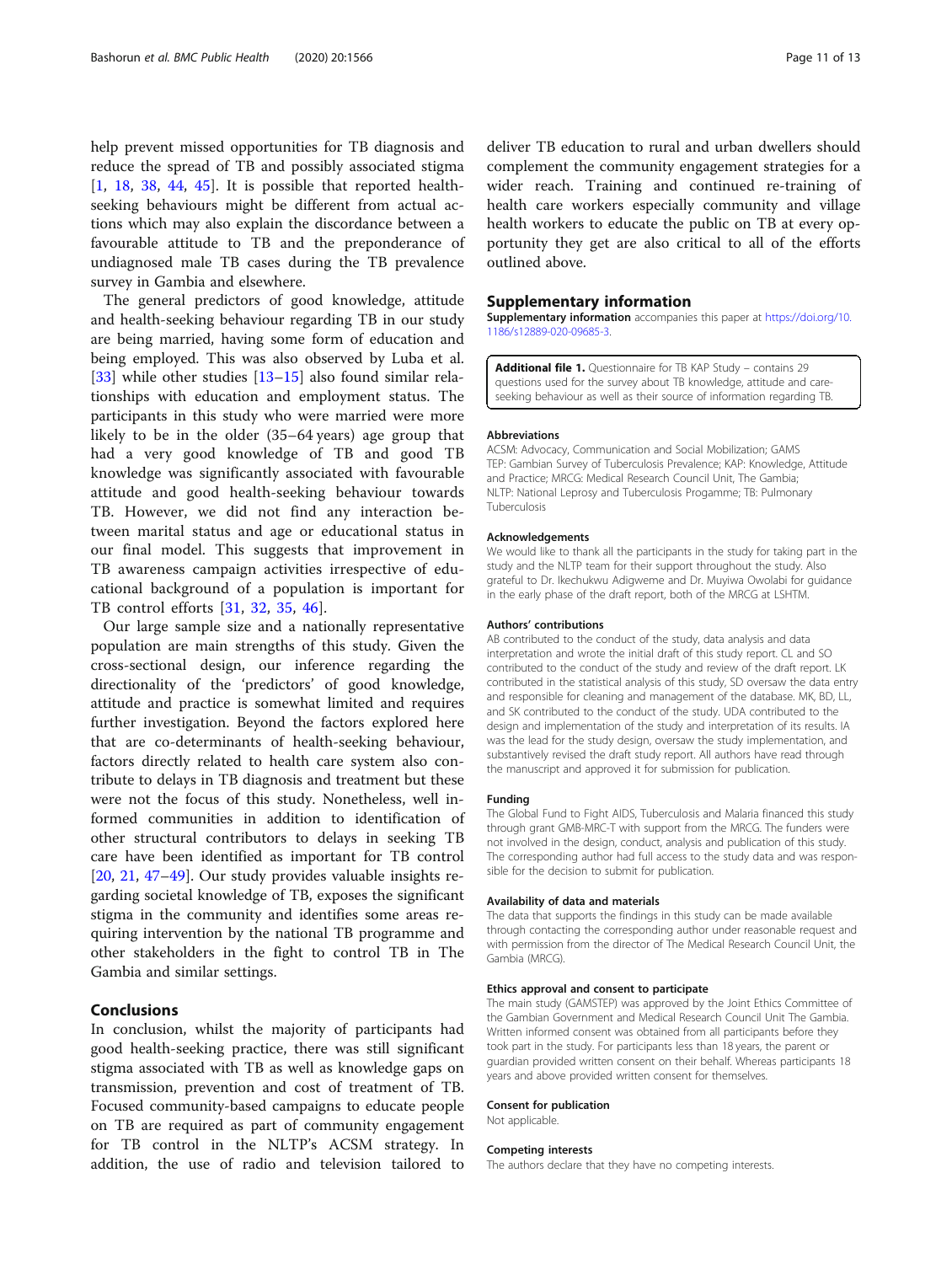#### <span id="page-11-0"></span>Author details

<sup>1</sup>Disease Control and Elimination Theme, Medical Research Council Unit The Gambia at London School of Hygiene and Tropical Medicine, P.O. Box 273, Banjul, The Gambia. <sup>2</sup>Department of Infectious Diseases Epidemiology, London School of Hygiene and Tropical Medicine, London, UK.

#### Received: 15 April 2020 Accepted: 13 October 2020 Published online: 17 October 2020

#### References

- 1. World Health Organization. Global Tuberculosis Report. Geneva, Switzerland: World Health Organization; 2019.
- 2. Wondawek TM, Ali MM. Delay in treatment seeking and associated factors among suspected pulmonary tuberculosis patients in public health facilities of Adama town, eastern Ethiopia. BMC Public Health. 2019;19(1):1527.
- Adetifa IM, Kendall L, Bashorun A, Linda C, Omoleke S, Jeffries D, et al. A tuberculosis nationwide prevalence survey in Gambia, 2012. Bull World Health Organ. 2016;94(6):433–41.
- 4. Kebede AH, Alebachew Z, Tsegaye F, Lemma E, Abebe A, Agonafir M, et al. The first population-based national tuberculosis prevalence survey in Ethiopia, 2010-2011. Int J Tuberc Lung Dis. 2014;18(6):635–9.
- 5. Department of Public Health Federal Republic of Nigeria. Report of the first national TB prevalence survey 2012, Nigeria. 2014.
- 6. Rwanda Biomedical Center Ministry of Health. Report of the first national pulmonary tuberculosis prevalence survey in Rwanda (2012). 2014.
- 7. Senkoro M, Mfinanga S, Egwaga S, Mtandu R, Kamara DV, Basra D, et al. Prevalence of pulmonary tuberculosis in adult population of Tanzania: a national survey, 2012. Int J Tuberc Lung Dis. 2016;20(8):1014–21.
- 8. Ministry of Health National TB Control Programme. Technical report: Malawi tuberculosis prevalence survey (2013-2014). 2016.
- 9. Kapata N, Chanda-Kapata P, Ngosa W, Metitiri M, Klinkenberg E, Kalisvaart N, et al. The Prevalence of Tuberculosis in Zambia: Results from the First National TB Prevalence Survey, 2013–2014. PloS One. 2016;11(1):e0146392-e.
- 10. Ministry of Health and Child Care. The Zimbabwe National Population based Tuberculosis Prevalence Survey. 2014.
- 11. Subbaraman R, Jhaveri T, Nathavitharana RR. Closing gaps in the tuberculosis care cascade: an action-oriented research agenda. J Clin Tuberc Other Mycobact Dis. 2020;19:100144.
- 12. Sultan H, Haroon S, Syed N. Delay and completion of tuberculosis treatment: a cross-sectional study in the west midlands, UK. J Public Health. 2012;35(1):12–20.
- 13. Adane K, Spigt M, Johanna L, Noortje D, Abera SF, Dinant GJ. Tuberculosis knowledge, attitudes, and practices among northern Ethiopian prisoners: implications for TB control efforts. PLoS One. 2017;12(3):e0174692.
- 14. Abebe G, Deribew A, Apers L, Woldemichael K, Shiffa J, Tesfaye M, et al. Knowledge, health seeking behavior and perceived stigma towards tuberculosis among tuberculosis suspects in a rural community in Southwest Ethiopia. PLoS One. 2010;5(10):e13339.
- 15. Tolossa D, Medhin G, Legesse M. Community knowledge, attitude, and practices towards tuberculosis in Shinile town, Somali regional state, eastern Ethiopia: a cross-sectional study. BMC Public Health. 2014;14:804.
- 16. Eastwood S, Hill P. A gender-focused qualitative study of barriers to accessing tuberculosis treatment in the Gambia, West Africa. Int J Tuberc Lung Dis. 2004;8(1):70–5.
- 17. Paul S, Akter R, Aftab A, Khan AM, Barua M, Islam S, et al. Knowledge and attitude of key community members towards tuberculosis: mixed method study from BRAC TB control areas in Bangladesh. BMC Public Health. 2015;15:52.
- 18. Storla DG, Yimer S, Bjune GA. A systematic review of delay in the diagnosis and treatment of tuberculosis. BMC Public Health. 2008;8:15.
- 19. Kasa AS, Minibel A, Bantie GM. Knowledge, attitude and preventive practice towards tuberculosis among clients visiting public health facilities. BMC Res Notes. 2019;12(1):276.
- 20. Lienhardt C, Rowley J, Manneh K, Lahai G, Needham D, Milligan P, et al. Factors affecting time delay to treatment in a tuberculosis control programme in a sub-Saharan African country: the experience of the Gambia. Int J Tuberc Lung Dis. 2001;5(3):233–9.
- 21. Getnet F, Demissie M, Assefa N, Mengistie B, Worku A. Delay in diagnosis of pulmonary tuberculosis in low-and middle-income settings: systematic review and meta-analysis. BMC Pulm Med. 2017;17(1):202.
- 22. Yang YR, McManus DP, Gray DJ, Wang XL, Yang SK, Ross AG, et al. Evaluation of the tuberculosis programme in Ningxia Hui autonomous region, the People's republic of China: a retrospective case study. BMC Public Health. 2012;12(1):1110.
- 23. Asres A, Jerene D, Deressa W. Delays to anti-tuberculosis treatment intiation among cases on directly observed treatment short course in districts of southwestern Ethiopia: a cross sectional study. BMC Infect Dis. 2019;19(1):481.
- 24. Ministry of Health and Social Welfare. Strategic Plan for Tuberculosis Control 2013-2017. Gambia; 2014.
- 25. Ministry of Health and Social Welfare. National Health Policy 2012–2020. Banjul: The Gambia; 2012.
- 26. Gambia Bureau of Statistics. The Gambia 2013 Population and housing census preliminary results. The Gambia; 2013.
- 27. The World Bank. The World Bank In The Gambia 2018 [cited 27 Feb 2018]. Available from: <http://www.worldbank.org/en/country/gambia/overview#4>.
- 28. Harper M, Ahmadu FA, Ogden JA, McAdam KP, Lienhardt C. Identifying the determinants of tuberculosis control in resource-poor countries: insights from a qualitative study in the Gambia. Trans R Soc Trop Med Hyg. 2003; 97(5):506–10.
- 29. World Health Organization. Tuberculosis prevalence survey: a handbook. Geneva, Switzerland 2011.
- 30. Noé A, Ribeiro RM, Anselmo R, Maixenchs M, Sitole L, Munguambe K, et al. Knowledge, attitudes and practices regarding tuberculosis care among health workers in Southern Mozambique. BMC Pulm Med. 2017;17(1):2.
- 31. Balogun MR, Sekoni AO, Meloni ST, Odukoya OO, Onajole AT, Longe-Peters OA, et al. Predictors of tuberculosis knowledge, attitudes and practices in urban slums in Nigeria: a cross-sectional study. Pan Afr Med J. 2019;32:60.
- 32. Balogun M, Sekoni A, Meloni ST, Odukoya O, Onajole A, Longe-Peters O, et al. Trained community volunteers improve tuberculosis knowledge and attitudes among adults in a periurban community in Southwest Nigeria. Am J Trop Med Hyg. 2015;92(3):625–32.
- 33. Luba TR, Tang S, Liu Q, Gebremedhin SA, Kisasi MD, Feng Z. Knowledge, attitude and associated factors towards tuberculosis in Lesotho: a population based study. BMC Infect Dis. 2019;19(1):96.
- 34. Pengpid S, Peltzer K. Knowledge, attitudes, and practices regarding tuberculosis in Timor-Leste: results from the demographic and health survey 2016. J Prev Med Public Health. 2019;52(2):115–22.
- 35. Hassan AO, Olukolade R, Ogbuji QC, Afolabi S, Okwuonye LC, Kusimo OC, et al. Knowledge about tuberculosis: a precursor to effective TB controlfindings from a follow-up national KAP study on tuberculosis among Nigerians. Tuberc Res Treat 2017;2017:6309092.
- Kwedi Nolna S, Kammogne ID, Ndzinga R, Afanda B, Ntone R, Boum Y, et al. Community knowledge, attitudes and practices in relation to tuberculosis in Cameroon. Int J Tuberc Lung Dis. 2016;20(9):1199–204.
- 37. Fana TE, Ijeoma E, Sotana L. Knowledge, attitudes, and prevention practices of drug resistant tuberculosis in the eastern Cape Province, South Africa. Tuberc Res Treat. 2019;2019:8978021.
- 38. Kasse Y, Jasseh M, Corrah T, Donkor SA, Antonnio M, Jallow A, et al. Health seeking behaviour, health system experience and tuberculosis case finding in Gambians with cough. BMC Public Health. 2006;6:143.
- 39. Bati J, Legesse M, Medhin G. Community's knowledge, attitudes and practices about tuberculosis in Itang special district, Gambella region, South Western Ethiopia. BMC Public Health. 2013;13:734.
- 40. Hill PC, Ota MO. Tuberculosis case-contact research in endemic tropical settings: design, conduct, and relevance to other infectious diseases. Lancet Infect Dis. 2010;10(10):723–32.
- 41. Amo-Adjei J, Kumi-Kyereme A. Myths and misconceptions about tuberculosis transmission in Ghana. BMC Int Health Hum Rights. 2013;13:38.
- 42. Daftary A, Frick M, Venkatesan N, Pai M. Fighting TB stigma: we need to apply lessons learnt from HIV activism. BMJ Glob Health. 2017;2(4):e000515.
- 43. Onozaki I, Law I, Sismanidis C, Zignol M, Glaziou P, Floyd K. National tuberculosis prevalence surveys in Asia, 1990-2012: an overview of results and lessons learned. Trop Med Int Health. 2015;20(9):1128–45.
- Bonsu F, Addo KK, Alebachew Z, Gyapong J, Badu-Peprah A, Gockah R, et al. National population-based tuberculosis prevalence survey in Ghana, 2013. Int J Tuberc Lung Dis. 2020;24(3):321–8.
- 45. Bogale S, Diro E, Shiferaw AM, Yenit MK. Factors associated with the length of delay with tuberculosis diagnosis and treatment among adult tuberculosis patients attending at public health facilities in Gondar town, northwest, Ethiopia. BMC Infect Dis. 2017;17(1):145.